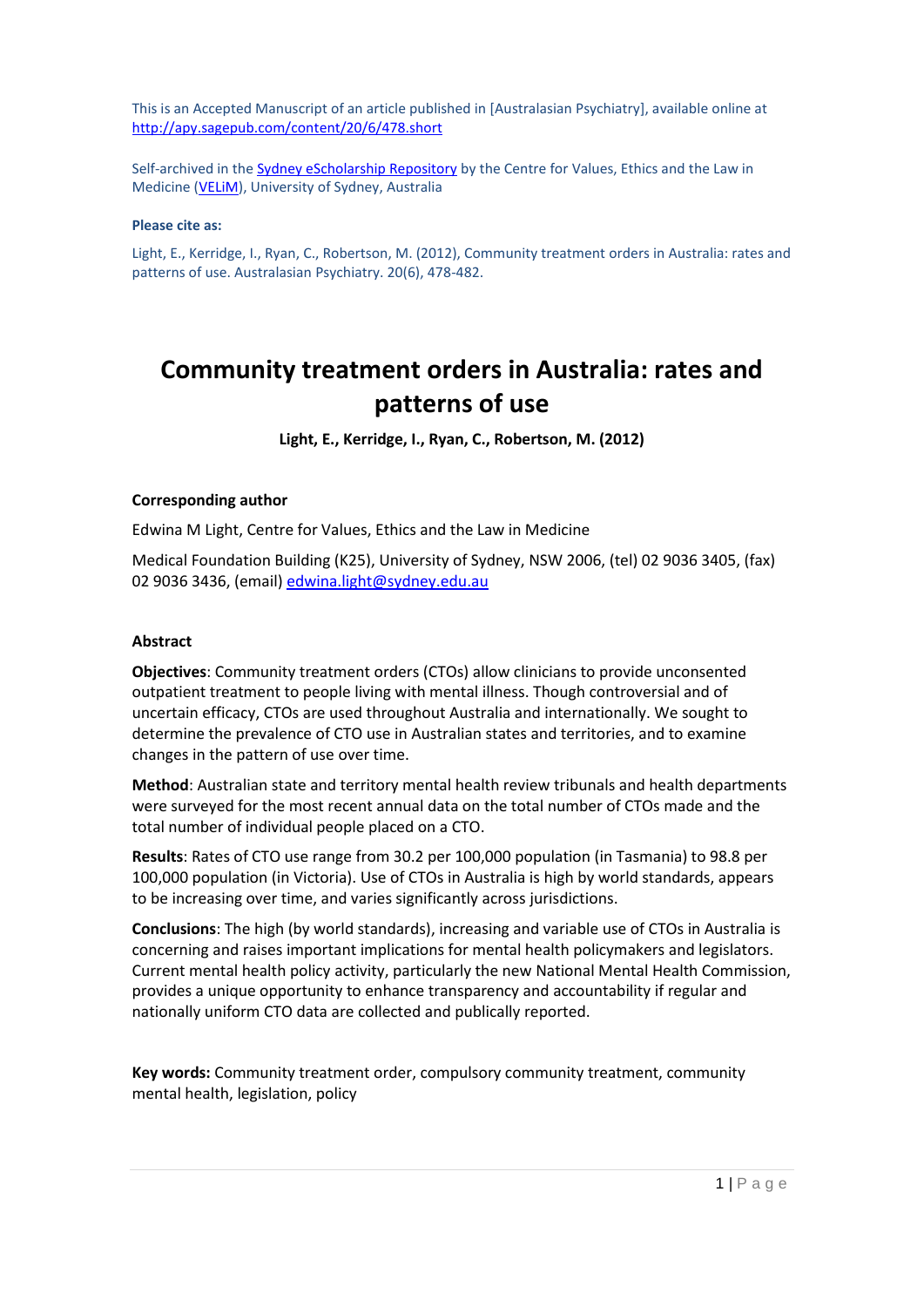## **Introduction**

Most of the care of serious psychiatric illness is delivered in the community, rather than the inpatient setting.<sup>1</sup> In 2008, community based care accounted for 53% of total mental health spending in Australia.<sup>1</sup> To facilitate such community care, all Australian state and territory mental health acts provide for the use of community treatment orders (CTOs) to enable unconsented outpatient psychiatric treatment. A CTO may be instituted on grounds similar to those that justify involuntary inpatient treatment. Once in place, patients who are subject to a CTO must submit to psychiatric treatment regardless of whether or not they have consented to the treatment and regardless of their capacity to refuse such treatment.

Despite having been in use for more than two decades, the value of CTOs in terms of their efficacy<sup>2-6</sup> and acceptability<sup>7-9</sup> remains subject to debate.. With a few very rare exceptions, no other Australians may be forced to take medical treatment despite a competent refusal. Indeed people who retain the capacity to refuse medical treatment may do so even if their decision may be regarded as irrational and might cause them serious harm or even bring about their death.<sup>10</sup>There might be some justification for this special exception applying to people who live with mental illness if CTOs were more effective than standard voluntarily negotiated care, however the evidence base for the efficacy of CTOs is small and contradictory.<sup>2-5</sup>

Nonetheless, the use of CTOs is common. In 2008-09, more than one million of the 6.37 million service contacts with community mental health services in Australia were classified involuntary.<sup>11</sup> Those most likely to be subject to CTOs are those with severe and persistent mental illnesses, such as schizophrenia, bipolar disorder and major depression.<sup>2</sup>

Rates of CTO use vary significantly around the world. A 2005 review of CTO use internationally by Lawton-Smith found rates of use ranged between 2 per 100,000 population (Ontario and Saskatchewan in Canada, and New York State in the United States) to 40–60 per 100,000 population (in the Australian states of Queensland and Victoria, and the District of Columbia in the United States, and New Zealand).<sup>12</sup> The general pattern was of fewer people being placed under community-based involuntary psychiatric treatment in Canada, high numbers in Australasia, and 'a very mixed picture in the United States'. Lawton-Smith also observed: 'Whatever the jurisdiction, the number of people placed on community-based orders almost universally increased year on year'. The review also noted that there is little published international data on the number of people placed on CTOs and what data is available is limited by differences in CTO frameworks and data collection systems and by incomplete public records.

The Commonwealth Government recently committed to both improving community-based mental health services for people suffering with severe and persistent illness and creating greater accountability and transparency in the mental health system.<sup>13,14</sup> In light of these reforms, it is crucial that there is a clear picture of rates of use of CTOs in Australia. We report the results of an Australian audit of CTO rates.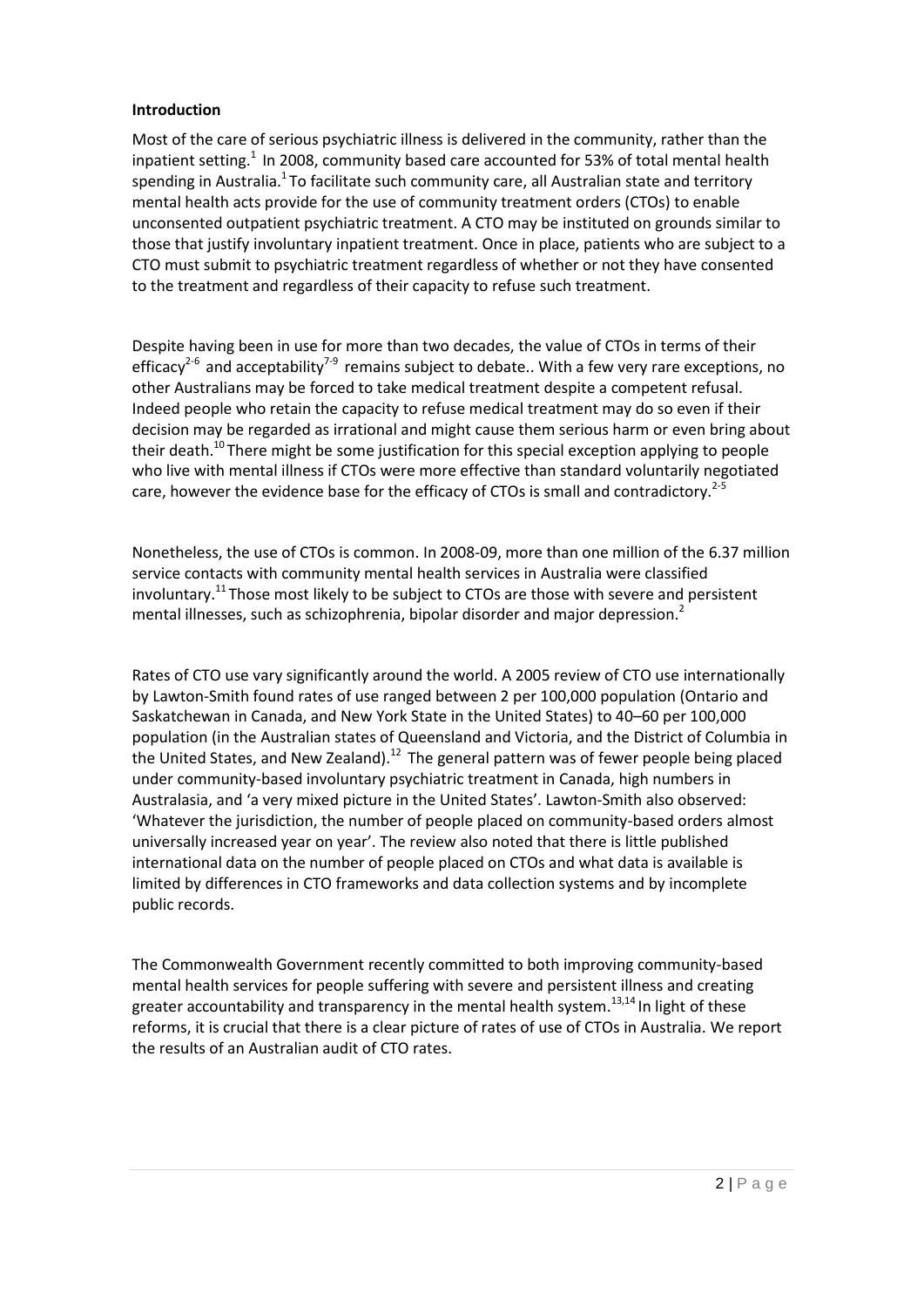## **Methods**

Australian state and territory mental health review tribunals and health departments were contacted by email in January-March 2012 and asked to provide the most recent annual data (for 2010-11) on:

- the total number of individual people placed on a CTO, and/or
- the total number of CTOs made.

Tribunals and departments were contacted by email and/or telephone in February-March2012 to follow up initial inquiries where necessary. Where no response was received, the annual reports of tribunals and health departments were accessed online and hand searched for published CTO data.

The figures collected were then compared to previously published data on the number of people subject to community-based orders per 100,000, including four Australian states.<sup>12</sup> Lawton-Smith's 2005 study drew on responses from international jurisdictions to a questionnaire asking for data on the number of people subject to CTOs, and on interviews and a review of published literature. Of the four Australian states included in that study, CTO rates of use ranged from 17.6 per 100,000 in Western Australia,<sup>15</sup> to 37.4 in NSW,<sup>16</sup> 42.9 in Queensland, $^{17}$  and 55 in Victoria. $^{18}$ 

## **Results**

Figures on CTO rates were compiled for all states and territories from a combination of database or annual report extracts provided by tribunals or departments, or information found in published annual reports.

Table 1 details the data collected on the number of CTOs made in a year and the number of individuals under a CTO in a year. It also compares current rates of CTO use per 100,000 with the figures published in Lawton-Smith's 2005 analysis of CTO use in four Australian jurisdictions.

Not all jurisdictions were able to provide an annual count of CTOs or individual persons on CTOs.

It was not possible to include data from the Australian Capital Territory in the analysis. ACT Health reported there were 884 psychiatric treatment orders in 2010-2011, however it was not possible to determine from the data available the proportion of orders that were community or inpatient based. In the ACT, as in Queensland, legal frameworks enable a single involuntary treatment order to allow community-based or inpatient treatment, or both. ACT Health advised that, at any given time, the majority of people on orders would be treated in the community setting.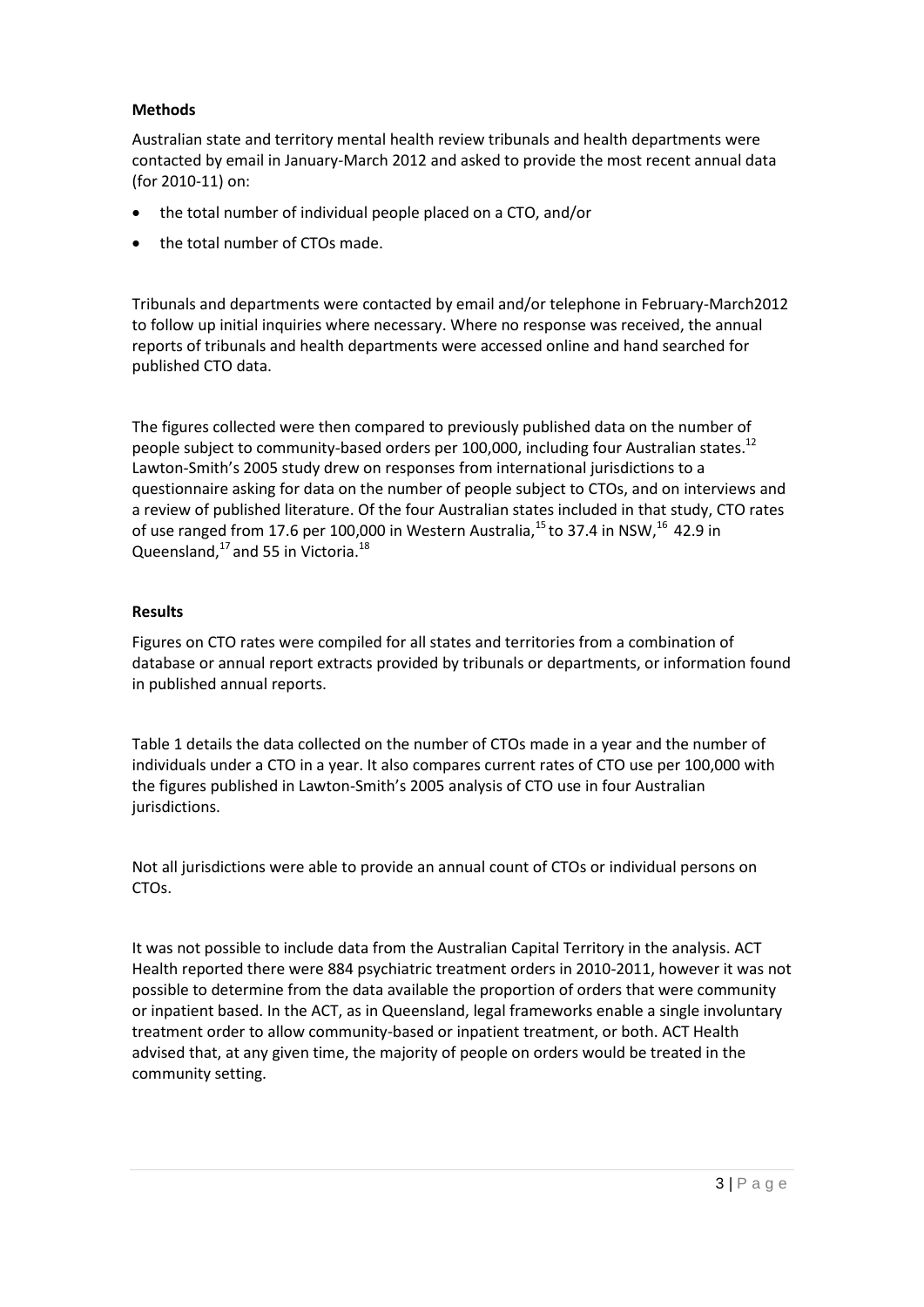# **Table 1: Community Treatment Orders rates**: **annual number of CTOs and/or number of people subject to CTOs per 100,000, by Australian state and territory**

| State /<br>territory | Population<br>$^{\prime}000$ $^{\rm b}$ | Period of<br>data<br>collection<br>for this<br>study | Number of<br>CTO <sub>s</sub> /<br>year | Rate of<br><b>CTOs made</b><br>per 100 000<br>population | Lawton-<br>Smith<br>$(2005)^3$ rate<br>of CTOs<br>made | <b>Number of</b><br>individuals<br>under a<br>CTO/year | Rate of<br>people<br>subject to<br><b>CTOs</b> | Lawton-<br><b>Smith</b><br>$(2005)^2$ rate<br>of people<br>subject to<br><b>CTOs</b> |
|----------------------|-----------------------------------------|------------------------------------------------------|-----------------------------------------|----------------------------------------------------------|--------------------------------------------------------|--------------------------------------------------------|------------------------------------------------|--------------------------------------------------------------------------------------|
| <b>NSW</b>           | 7,272.2<br>(Dec 2010)                   | 2010/11                                              | $\mathbb{L}$                            | $\overline{\phantom{a}}$                                 | $\overline{a}$                                         | $3,377^c$                                              | 46.4                                           | 37.4<br>(2003)                                                                       |
| Vic                  | 5,595.6<br>(Dec 2010)                   | 2010/11                                              | $\blacksquare$                          | $\overline{\phantom{a}}$                                 | $\overline{a}$                                         | $5,521^{d}$                                            | 98.8                                           | 55<br>(2003)                                                                         |
| Qld                  | 4,599.4<br>(June 2011)                  | 30/11/11<br>snapshot                                 | $\overline{\phantom{a}}$                | $\overline{\phantom{a}}$                                 | $\overline{a}$                                         | $2,822^e$                                              | $61.3*$                                        | 42.9<br>(22/3/2005<br>snapshot)                                                      |
| SA                   | 1,650.4<br>(Dec 2010)                   | 2010/11                                              | $847$ <sup>f</sup>                      | 51.3                                                     | $\overline{a}$                                         | $\overline{\phantom{a}}$                               |                                                | $\overline{\phantom{a}}$                                                             |
| Tas                  | 509.3 (Dec<br>2010)                     | 2010/11                                              | $\overline{\phantom{a}}$                | $\overline{\phantom{a}}$                                 | $\overline{a}$                                         | $154^8$                                                | 30.2                                           | $\overline{\phantom{a}}$                                                             |
| <b>NT</b>            | 229.9<br>(Dec 2010)                     | 2010/11                                              | $129^h$                                 | 56.1                                                     | $\overline{\phantom{a}}$                               | $\overline{\phantom{a}}$                               |                                                | $\overline{\phantom{a}}$                                                             |
| <b>WA</b>            | 2,286.1<br>(Dec 2004)                   | 2004/05                                              | $\overline{\phantom{a}}$                | $\overline{\phantom{a}}$                                 | $\overline{a}$                                         | 972                                                    | 48.6                                           | 17.6<br>(Nov1997-<br>Nov1998)                                                        |

a) Lawton-Smith S. A Question of Numbers: The potential impact of community-based treatment orders in England and Wales. London: King's Fund 2005

b) Australian Bureau of Statistics, 3101.0 - Australian Demographic Statistics, (last updated December 2011) Available from[: http://www.abs.gov.au/ausstats/abs@.nsf/mf/3101.0/](http://www.abs.gov.au/ausstats/abs@.nsf/mf/3101.0/)

c) Communication from NSW Mental Health Review Tribunal 24 February 2012

d) Communication from the Mental Health, Drugs and Regions Division, Victorian Department of Health, on 22 March 2012 based on data extracted from the CMI/ODS client data system.

e) Communication from Mental Health Alcohol and Other Drugs Directorate, Queensland Health, 27 March 2012

f) Communication from Guardianship Board South Australia, 21 March 2012. Also reported a drop in orders from year before (1,112 CTOs down to 972), attributed to introduction of new *Mental Health Act 2009*, which came into operation July 2010.

g) Communication from Mental Health and Forensic Tribunals, Department of Justice, Tasmania, 5 April 2012

h) Mental Health Review Tribunal Northern Territory. Annual Report 2010/11. Department of Justice; 2011

i) Mental Health Review Board Western Australia. Annual Report 2005. Mental Health Review Board Western Australia; 2005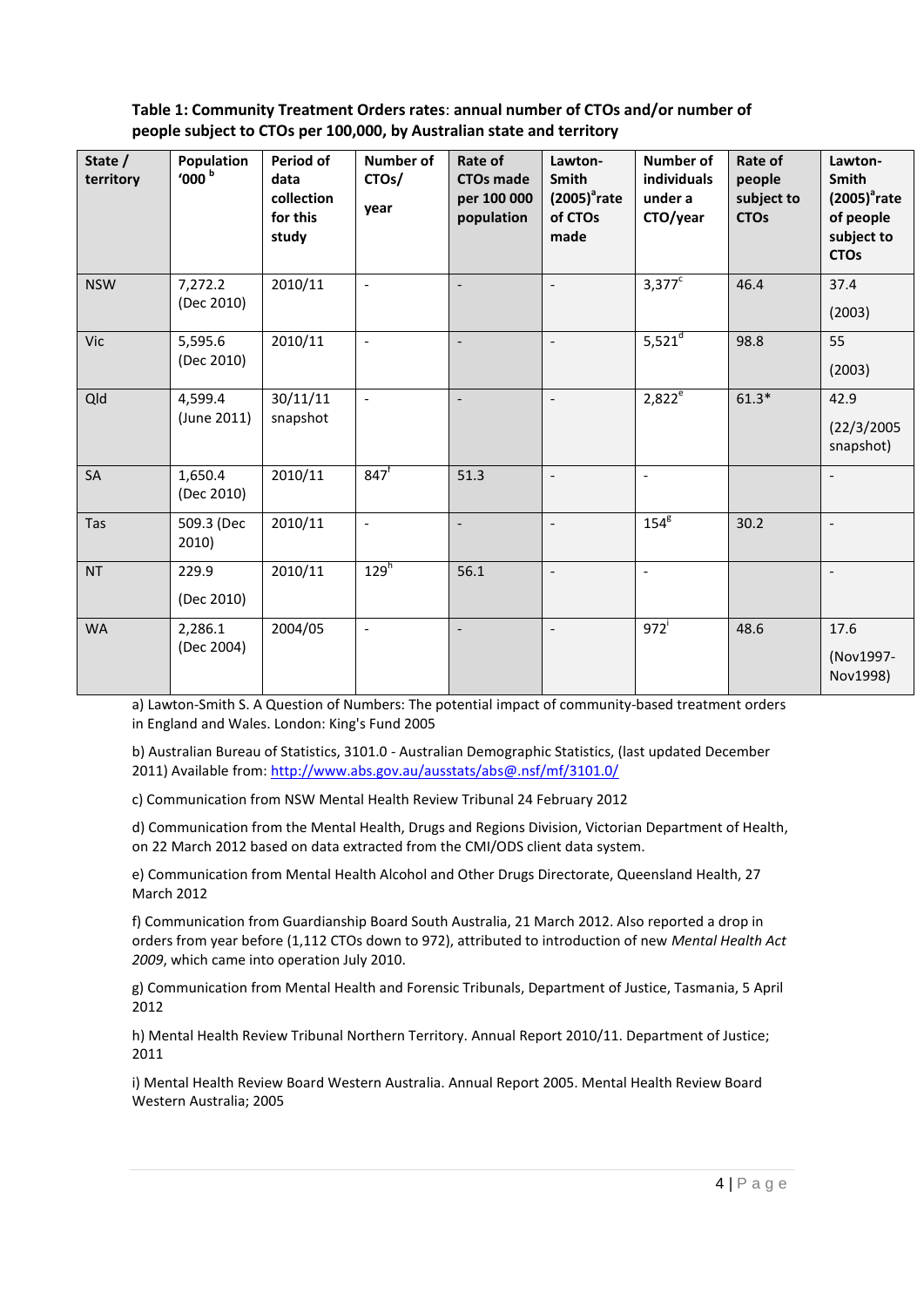\* Figure based on data collected on a snapshot basis. In Queensland people can be placed on an 'involuntary treatment order' (ITO), under which a person may be treated within the community or as an inpatient. The figures show that on 30/11/2011, 3,476 people were on an ITO and 81% of them were receiving treatment in the community

The data show rates of CTO use vary enormously between Australian jurisdictions, ranging between 30.2 per 100,000 in Tasmania and 98.8 per 100,000 in Victoria.

The data also show that rates of CTO use in Australia continue to be relatively high compared to international rates of use and suggests that rates have increased in states where there are previously available figures.

## **Discussion**

This study provides the most comprehensive national picture of the rates of CTO use in Australian states and territories. It updates previously published rates for four states, finding that rates of use, already considered relatively high, have likely been increasing, and that rates between jurisdictions vary widely.

All Australian states and territories except Tasmania have rates of CTO utilisation that are now within, or exceed, the highest jurisdictional rates of 40-60 per 100,000 identified by Lawton-Smith's 2005 international analysis. Recent data for some of the jurisdictions reported in Lawton-Smith's 2005 study reveal persistent variation across jurisdictions and increasing rates of CTO utilisation over the past decade. For example, New Zealand's comparatively high rate in 2003 of 44.2 per 100,000 in Lawton-Smith's review<sup>12</sup> rose to 77 per 100,000 in 2010.<sup>19</sup> In2000-2001, New York State had a lower rate of 2.1 per 100,000.<sup>12</sup> Published figures show 2,976 CTOs were made in New York State during the past 12 months<sup>20</sup> within a population of almost 19.5 million, $^{21}$  equal to a rate of 15.2 per 100,000.

As was the case with Lawton-Smith's review, $^{12}$  our analysis was limited by jurisdictional differences in: data collection systems and availability; data collection timescales; and the categorisation of CTOs in legal frameworks. Comparisons across jurisdictions therefore need to be treated with caution. Despite these limitations, this audit provides the most complete and consistent picture of Australian CTO use published to date, enabling comparisons between jurisdictions and across different periods.

The exact reasons why CTOs are so prevalent in Australia and why their use is increasing, both in Australia and internationally, are unclear. As Dawson has noted, the factors influencing CTO use are dynamic and fluid so 'widely varying rates of use of CTOs can develop in different jurisdictions with otherwise similar legal traditions, and rapid changes can occur in the rate of use of CTOs, over time, even within a single jurisdiction, without any change occurring in the law. $^{\prime22}$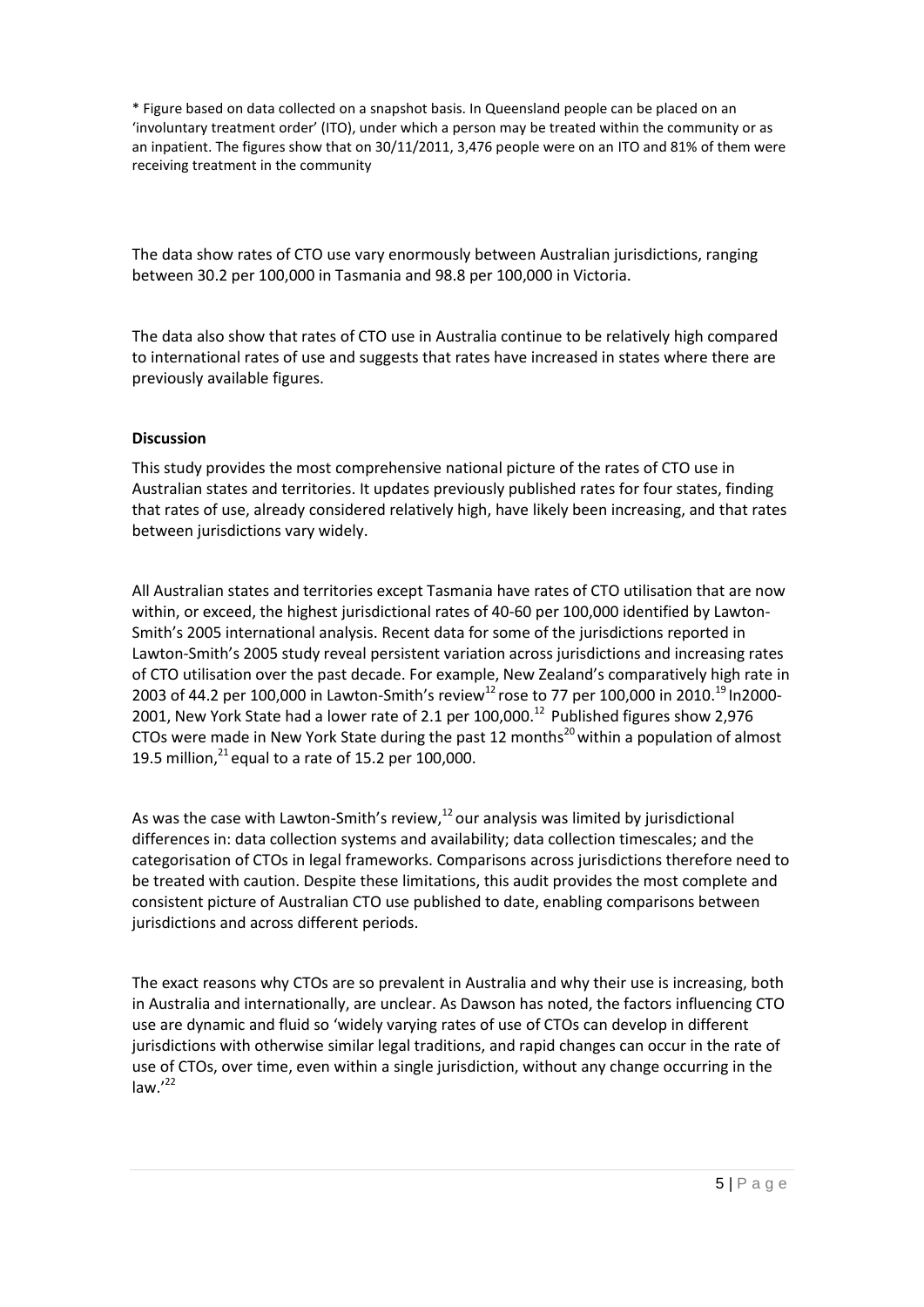Changing rates of CTO use may therefore be attributed to a range of different influences, including: the attitude of clinicians; the powers provided to treat involuntary outpatients; the threat of clinicians being liable for the conduct of patients in the community; the perceived impact of coercion on therapeutic relationships; perceptions that persons with mental disorders in the community pose a public risk; a greater number of people receiving a less restrictive method of treatment than involuntary hospitalisation; and the adequacy of system resourcing and structures to respond to recurrent or chronically disabling disorders.<sup>9,12,22-24</sup>

The potential explanation for the wide variation of rates of use of CTOs in different Australian jurisdictions may be explicable in terms of subtle differences in mental health acts across states and territories, difference in resourcing of community as against inpatient mental health services across jurisdictions, or the differential effects of the intercession of third parties such as state coroners or statutory bodies. In NSW, for example, Dawson's review found that CTOs appear to be used as something of a 'safety valve' for mental health and criminal justice systems under considerable pressure, much of which has arisen from the rapid deinstitutionalisation of services during the 1980s and 1990s that occurred without sufficiently rapid developments in the infrastructure of community mental health care. The need for further work to determine the factors driving increasing use is identified in a Victorian mental health reform strategy, which also notes that although CTOs are 'an important element of community-based treatment, their increasing use is a cause of some concern'.<sup>25</sup>

The higher, increasing and variable use of CTOs identified in this study is relevant to ongoing deliberations in Australia about policy and system responses to people living with mental illnesses and the use of involuntary treatment in the community setting. As has been argued elsewhere<sup>5</sup> the current invisibility of CTOs in mental health policy potentially marginalises the people subject to such orders and limits the transparency and accountability of the system and our understanding of whether the differences in rates of CTO use relate to local laws, practices, or system funding and organisation. The involuntary care and treatment of people with mental illness is 'too important a matter not to be informed by reliable data' about the experiences of people subject to it and the processes and orders they undergo.<sup>26</sup>

It is only where data is available on CTOs that steps can be made to critically examine the involuntary care of people with mental illness in the community. The report prepared by the Care Quality Commission (CQC) on the use of the Mental Health Act in England provides an illustration of the ability of data to examine how a mental health care system is working and to keep it accountable. The commission has a statutory duty to monitor how mental health services exercise powers until the Act, to provide a safeguard for patients. In preparing the 2010-11 annual report, commissioners made 1,565 visits to services and met more than 4,700 patients.<sup>27</sup> The CQC found that the use of CTOs, which were introduced in November 2008, rose by 29% in a year<sup>27,28</sup>, with 4,291 people subject to a CTO during the reporting year<sup>27</sup>. (With a population of 52.5 million<sup>29</sup> this is equal to a national rate of CTO use of 8.1 per 100,000.) Publication of the Commission's figures enabled public examination of how CTOs are being applied and why the rates may be increasing<sup>27,28</sup>. It found that even though there had been a 29% increase in the number of people subject to a CTO, there were fewer new CTOs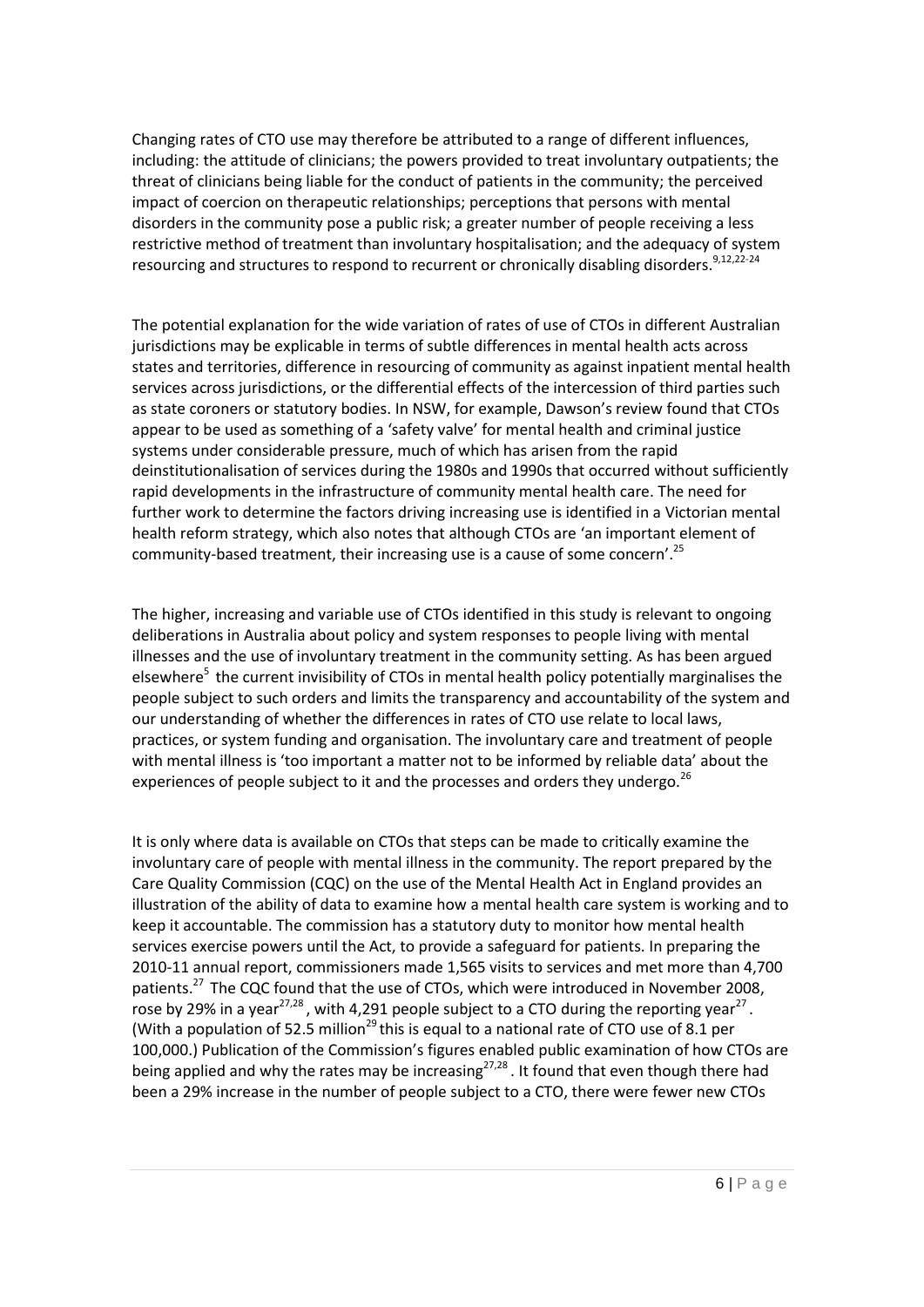started during the year. 'This suggests that CTO powers, once implemented, may last for quite some time, and that the population subject to CTO will continue to grow.' It also reported that it continued to find evidence that some providers misunderstood the legal powers of CTOs.

The current activity in mental health policy in Australia – particularly the establishment of the first National Mental Health Commission and its plans for an annual mental health report card – provide a unique opportunity to increase transparency and accountability with the inclusion of regular and nationally uniform CTO data. In a review of mental health commissions, Rosenberg and Rosen conclude that 'nascent and established commissions are delivering real reforms, including in terms of additional resources and influence.<sup>30</sup> The potential for an independent body, such as a commission, to make a 'crucial accountability and public policy contribution' by routinely compiling, analysing and reporting data about involuntary treatment has been recognised in Carney et al's research into Australian mental health tribunals.<sup>26</sup>

In a public survey on what information should be included in its first and future annual report card (run between 28 April and 8 May 2012), the National Mental Health Commission sought people's feedback on what kind of information would encourage improvement of services and would make services more answerable for the support and treatment they provide.<sup>31</sup> CTOs are one of the most contentious issues in mental health – their efficacy and ethical justification is unresolved and they raise serious human rights concerns.<sup>5</sup> The available research cannot distinguish between whether it is the coercive component of CTOs or the increase in intensity of clinic care they facilitate, that may explain any of their putative benefits. Our study found that Australia has high rates of CTO use, which have increased over time, and which vary markedly from jurisdiction to jurisdiction. The Commission cites a vision that its Report Card will be focussed on people's lived experiences, be rigorous and useful, and a 'truthful mirror'. If the Commission mandates the regular provision of quantitative and qualitative assessment of the use of CTOs through uniform reporting processes, this would be an important step towards proper oversight of the use of CTOs and contribute towards addressing the scientific and human rights concerns about their utilisation by mental health services.

# **Disclosure**

The authors declare that there is no conflict of interest.

# **References**

- 1. Department of Health and Ageing. National Mental Health Report 2010. In, Summary of 15 years of reform in Australia's Mental Health Services under the National Mental Health Strategy 1993-2008. Canberra: Commonwealth of Australia; 2010
- 2. Churchill R, Owen G, Singh S, Hotopf M. International experiences of using community treatment orders. In. London: Department of Health and Institute of Psychiatry, King's College London 2007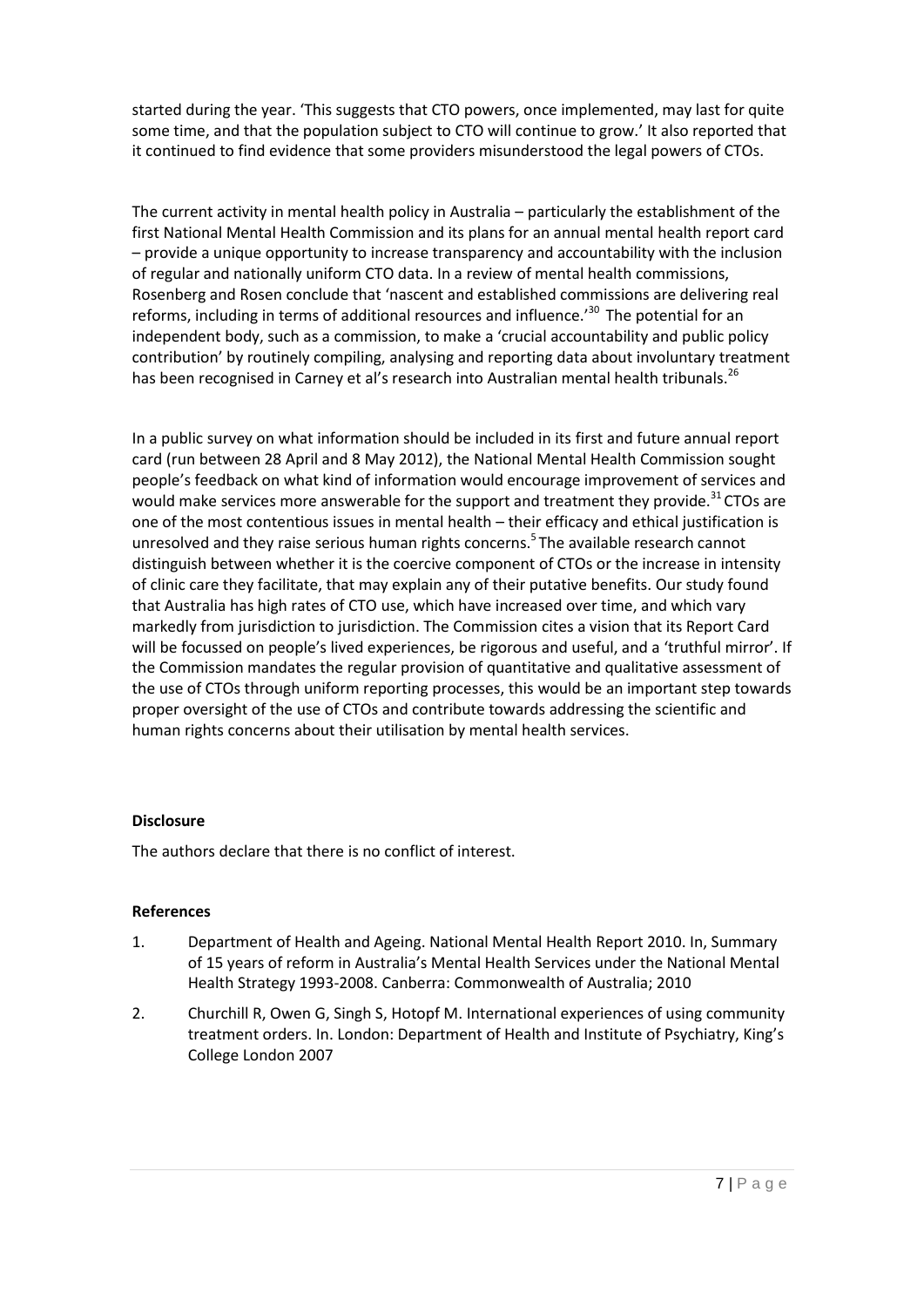- 3. Kisely SR, Campbell LA, Preston NJ. Compulsory community and involuntary outpatient treatment for people with severe mental disorders (review). In, Cochrane Database of Systematic Reviews; 2005:1-28
- 4. Molodynski A, Rugkasa J, Burns T. Coercion and compulsion in community mental health care. British Medical Bulletin 2010;95:105-119
- 5. Light E, Kerridge I, Ryan C, Robertson M. Out of sight, out of mind: Making involuntary community treatment visible in the mental health system. Medical Journal of Australia In press
- 6. Kallapiran K, Sankaranarayanan A, Lewin T. A pilot investigation of the relationship between community treatment orders and hospital utilization rates. Australasian Psychiatry 2010;18:503-505
- 7. Patel G. Community Treatment Orders in Victoria: a clinico-ethical perspective. Australasian Psychiatry 2008;16:340 - 343
- 8. Gibbs A, Dawson J, Mullen R. Community Treatment Orders for People with Serious Mental Illness: A New Zealand Study. British Journal of Social Work 2006;36:1085-1100
- 9. Brophy L, McDermott F. What's driving involuntary treatment in the community? The social, policy, legal and ethical context. Australasian Psychiatry 2003;11:84 - 88
- 10. Hunter and New England Area Health Service v A In: NSWSC 761; 2009
- 11. Australian Institute of Health and Welfare. Mental health services in Australia. In. Canberra: Australian Institute of Health and Welfare; 2011
- 12. Lawton-Smith S. A Question of Numbers: The potential impact of community-based treatment orders in England and Wales. In. London: King's Fund 2005
- 13. Butler M. Minister for Health and Ageing, Address to the National Press Club, Canberra, 24 May 2011: 'Delivering a better mental health system for all Australians'. In; 2011
- 14. Butler M. Mental Health Matters An Update on Reform from the Minister for Mental Health - April 2012. In. Canberra: Commonwealth of Australia Department of Health and Ageing; 2012
- 15. Preston NJ, Kisely S, Xiao J. Assessing the outcome of compulsory psychiatric treatment in the community: epidemiological study in Western Australia. British Medical Journal 2002;324
- 16. Dawson J. Community treatment orders: international comparisons. In. Otago: Otago University Press 2005
- 17. Carter J, Mental Health Unit Queensland Health. Personal communication. In: Lawton-Smith S ed. London: King's Fund; 2005
- 18. Victoria Department of Human Services. Community Treatment Orders: Discussion Paper In: Branch MH ed. Melbourne: Victoria Department of Human Services; 2003
- 19. Ministry of Health. Office of the Director of Mental Health Annual Report 2010. In. Wellington Ministry of Health, New Zealand 2011
- 20. New York State Office of Mental Health. Assisted Outpatient Treatment (AOT) Reports In: New York State Office of Mental Health; 2012